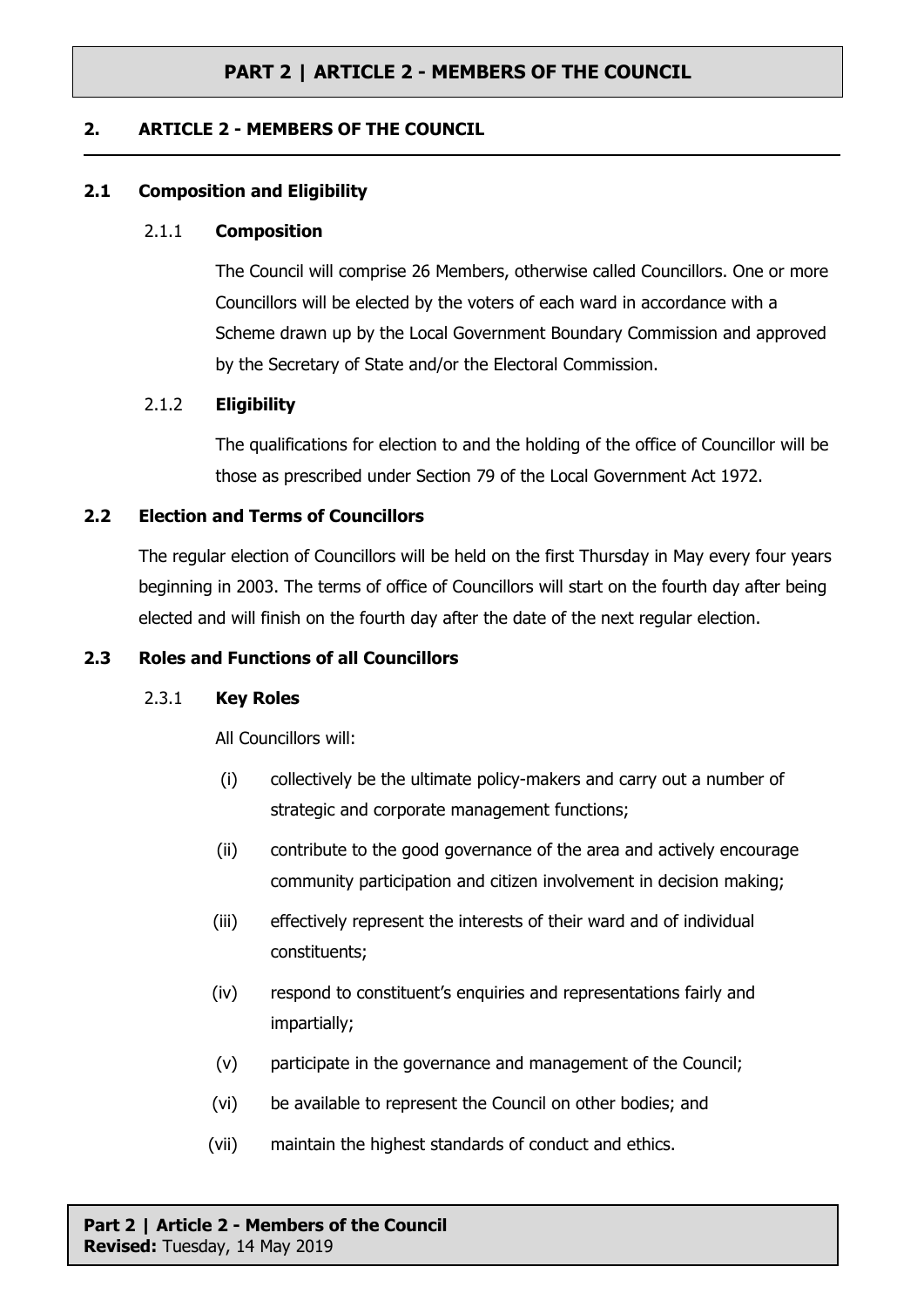### **2.4 Rights and Duties**

- 2.4.1 Councillors will have such rights of access to such documents, information, land and buildings of the Council as are necessary for the proper discharge of their functions and in accordance with the law.
- 2.4.2 Councillors should consider the situation carefully and, if appropriate, seek guidance from the Monitoring Officer before making public information which is confidential or exempt without the consent of the Council or divulging information given in confidence to anyone other than a Councillor or Officer entitled to know.
- 2.4.3 For these purposes, "confidential" and "exempt" information are defined in the Access to Information Procedure Rules in Part 4 of this Constitution.

### **2.5 Political Groups**

- 2.5.1 The Members of an authority are to be treated as divided into different political groups when there is at least one properly constituted political group in existence.
- 2.5.2 A political group shall be treated as constituted when there is delivered to the Chief Executive a Notice in writing which is signed by two or more Members of the authority who wish to be treated as a political group and that Notice states at least:
	- (i) that the Members of the authority who have signed it wish to be treated as a political group;
	- (ii) the name of the group; and
	- (iii) the name of the member of the group who is to act as its leader.
- 2.5.3 Under Section 15 of the Local Government and Housing Act 1989, the Council has a duty to review the allocation of seats on Committees to the political groups on the Council at the Annual General Meeting or as soon as possible thereafter.
- 2.5.4 The allocation of seats on the Council and its Committees is made in proportion to the seats on the Council held by each political group. The duty to allocate seats on a proportional basis does not apply to all Committees and working groups of, or outside bodies directly facilitated by, the Council.
- 2.5.5 Councillors who are not members of a political group are allocated seats by the Council. Councillors elected as Independents may, if they wish, form an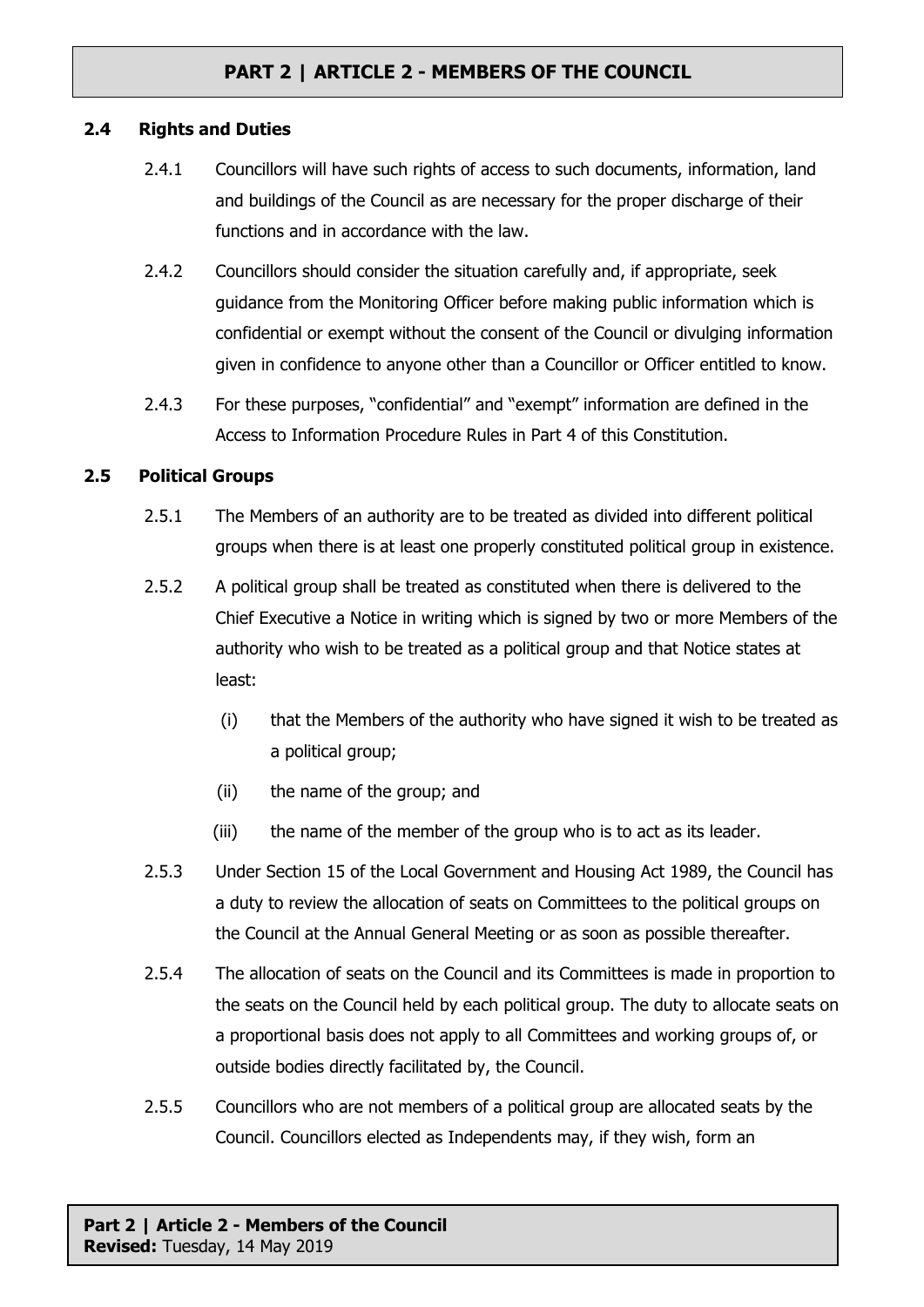independent group that, for the purposes of the 1989 Act, shall be treated as a political group.

## **2.6 Cessation of Membership**

A Councillor will cease to be a Member if they:

- (i) resign by giving notice in writing to the Chief Executive; or
- (ii) if they fail to observe the requirements to attend Council meetings as prescribed by Section 85 of the Local Government Act 1972; or
- (iii) if they are disqualified from holding office by virtue of Section 80 of the Local Government Act 1972 or any other statutory provision.

## **2.7 Conduct**

Councillors will at all times observe the Members' Code of Conduct, the Planning Code of Conduct, the Licensing Code of Conduct and the Protocol on Member/Officer Relations as set out in Part 5 of this Constitution.

### **2.8 Allowances and Expenses**

Councillors will be entitled to receive allowances and expenses in accordance with the Members' Allowances Scheme as set out in Part 6 of this Constitution as amended from time-to-time.

## **2.9 Office Holders**

These are summarised below and are set out in more detail in Part 5 of this Constitution.

## 2.9.1 **The Mayor and Deputy Mayor**

- (i) The Mayor and Deputy Mayor are elected each year at the Annual General Meeting. Neither shall be eligible for re-election as Mayor or Deputy Mayor respectively for a third consecutive year.
- (ii) The Mayor chairs the Council's meetings.
- (iii) The Mayor is the First Citizen of the Borough and is the Council's civic and ceremonial head.
- (iv) The Mayor may nominate a Mayoress or Consort and a Chaplain or some other faith representative.
- (v) The Deputy Mayor may nominate a Deputy Mayoress or Consort.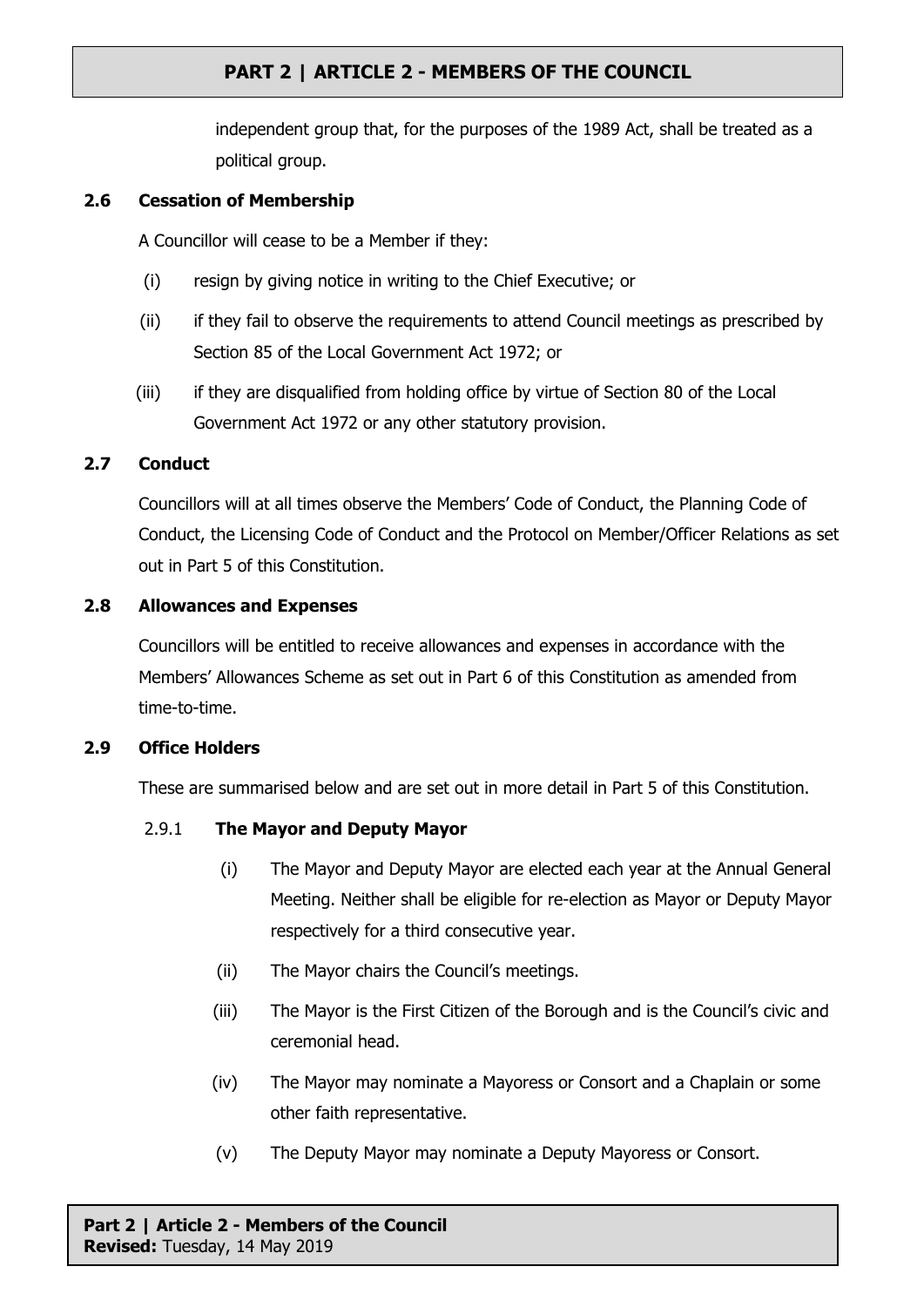(vi) The Deputy Mayor may, if for any reason the Mayor is unable to act or the Office of Mayor is vacant, discharge all functions that the Mayor as such might discharge.

## 2.9.2 **The Leader of the Council**

- (i) The Council will appoint a Leader each year at the Annual General Meeting. The Leader will provide clear leadership to the community.
- (ii) The Leader may present a regular report or statement to the Council on which questions or comments from other Councillors or members of the public will be taken in accordance with Part 4 of the Constitution.
- (iii) The Leader will hold office until:-
	- (a) He resigns from Office; or
	- (b) He ceases to be a Member in accordance with Article 2.6 above; or
	- (c) He is removed from Office by resolution of the Council or Annual General Meeting of the Council next following his appointment.
- (iv) The Leader is empowered to take all necessary urgent action where it is required, including the authorisation and incurrence of expenditure, following consultation with the appropriate Statutory Officers, in order to promote, protect or defend the reputation of the Council.

## 2.9.3 **Deputy Leader of the Council**

- (i) The Council may, if it considers it appropriate to do so, appoint a Deputy Leader.
- (ii) The Deputy Leader where such an appointment is made will hold office on the terms listed at Article 2.9.2 above in respect of the Leader when the Leader is absent.

## 2.9.4 **Leader of the Opposition and Other Opposition Group Leaders**

- (i) The Council recognises majority and minority Opposition Group Leaders (if any).
- (ii) The designated leader of the majority opposition group will be appointed to the office of the Leader of the Opposition.